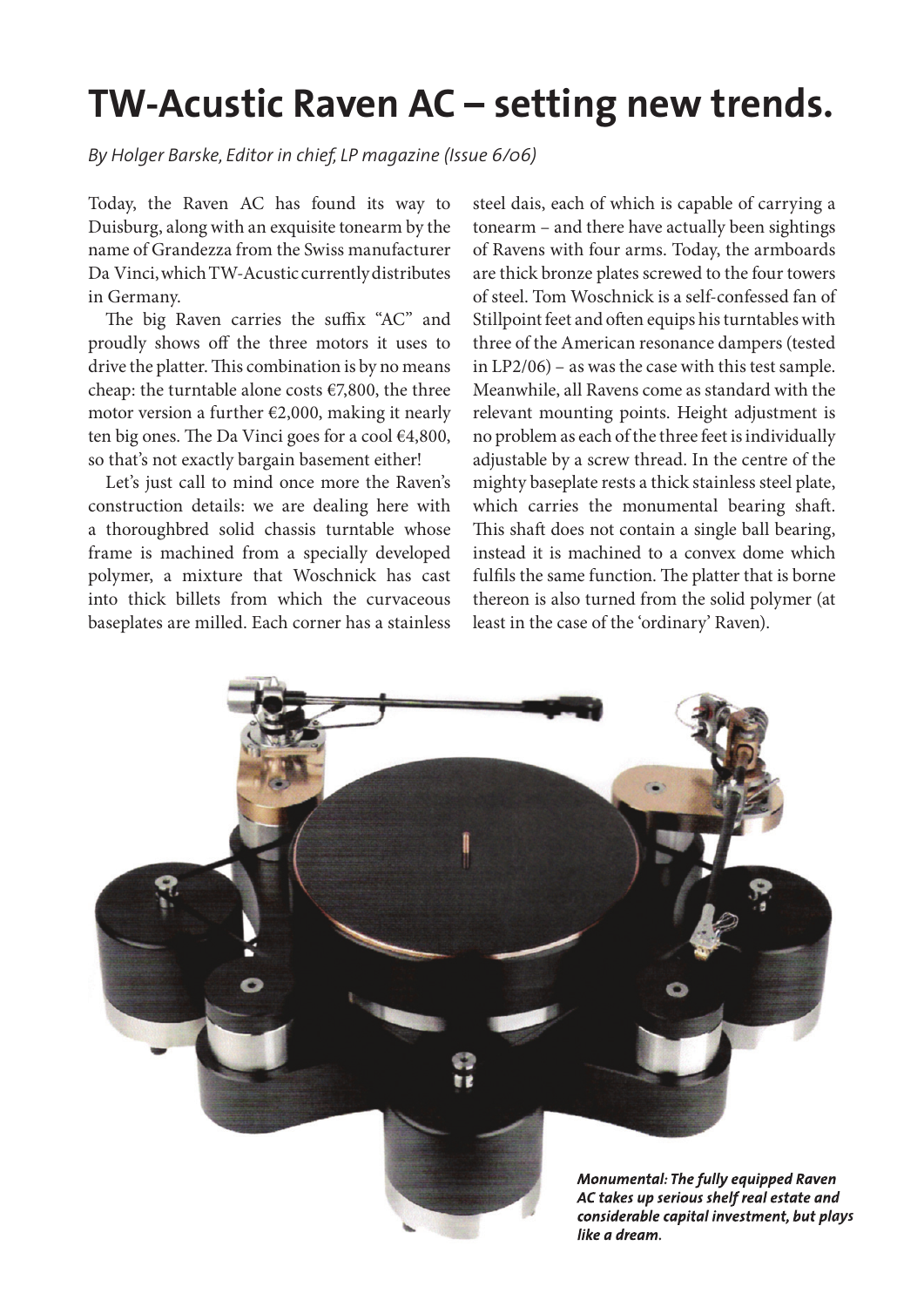The AC version marries this with a solid copper disc. This increases the moment of inertia considerably and changes the structure's resonant characteristics noticeably. Tom Woschnick wouldn't be the perfectionist he is if the copper disc were simply plonked on top. Rather, the copper disc is thoroughly screwed to the polymer platter and only when it is immovably joined to the platter does it go to the lathe for finishing. According to Woschnick, such tight rotational tolerances are indispensable and this is the only way to achieve them. By the way, the abbreviation AC stands for Ars Cyprium, Latin for "ore from Cyprus", or copper. A coat of varnish gives the precious metal a long term protection from oxidisation, while the final contact to the record itself is via a "Millennium M-Mat" record mat – a wafer thin carbon fibre disc coated on one side with velvet.

This combination of materials is unusual and did not originate at the drawing board. Rather, Tom Woschnick spent years trying different things out in his quiet little room before the Raven took shape. That, in combination with the fairly unique manufacturing extravagance – TW-Acustic has practically no suppliers and each part is hand-made by the boss himself – may well be the reason that the Raven has made such a splash both nationally and internationally. Meanwhile, there are pretty serious delivery times – demand has outstripped the capacity of the painstaking manufacturing process by a considerable margin. The Raven is driven by a high torque DC motor, controlled by a microprocessor based motor control. Even a single motor is capable of spinning the platter up to speed in under a second, yet here, no fewer than three of the motors (from specialists Pabst in the Black Forest) pull on a flat belt machined to a thickness accuracy of one hundredth of a millimetre. I said that the motors originated from Pabst – Tom Woschnick leaves no stone unturned in his pursuit of perfection – he's even made changes to the magnets, which I am reliably informed is no walk in the park! A central controller provides the three motors with a unifying beat, allowing these three heavy power units to run in total syncronicity. Yes, there are a couple of turntables on the market with three motors, but I've never seen a configuration like this before: the motors are situated to the left, right and centrally in front of the turntable.

A single belt runs round the platter and over each of the motor pulleys in succession, which surprised me at first. One of the usual arguments for a three motor solution – symmetrical drive without radial forces on the bearing – collapses. I can't really believe that a noticeable increase in torque would result, because for that, dividing the forces across three drive belts would make more sense. Actually, considering the low contact angle of the belt against the platter, I'd expect this configuration to *lose* torque. Tom Woschnick simply grins when confronted with this objection: "I've tried everything – it simply sounds better like that." We shall see… (or should I say hear…)

The Raven AC can be used with almost any tonearm imaginable thanks to its flexible armboard system, and Woschnick doesn't push the use of the Da Vinci tonearms he distributes. However, the beautifully crafted Da Vinci arm practically sells itself. We're dealing with a gimbal mounted construction here, braced between ruby-tipped bearings with zero play – pure watchmaker's craft, which is precisely where the Swiss manufacturer's bearing technology originated. Every metal part of this precious jewel is made from shimmering matt bronze. Tom insisted on aluminium for the headshell alone, and even so the Grandezza has an effective mass of 18 grams, with the normal bronze headshell it's even heavier (the aluminium version is only available in Germany). The arm tube of the twelve-incher – there are also shorter versions with 9 or 10 inch effective lengths  $-$  is made from wood according to current trends. In this instance the wood is Grenadilla (African blackwood). This material, when sufficiently dried, is one of the hardest woods there is. Three sliding counterweights serve to set the tracking force, and normally you will need all three – only when using real flyweight cartridges will you be able to leave one of the rings in its fine wooden box.

The Grandezza possesses an "over-andunder" output terminal with two phono sockets, naturally these are the excellent NextGens from WBT. This means that to connect to the preamp or phono stage you only require a normal phono lead and an earth lead, thereby simplifying cable experiments greatly. The arm base is reminiscent of the classic SME, and fits the relevant base - the Da Vinci's geometry is the same as the British